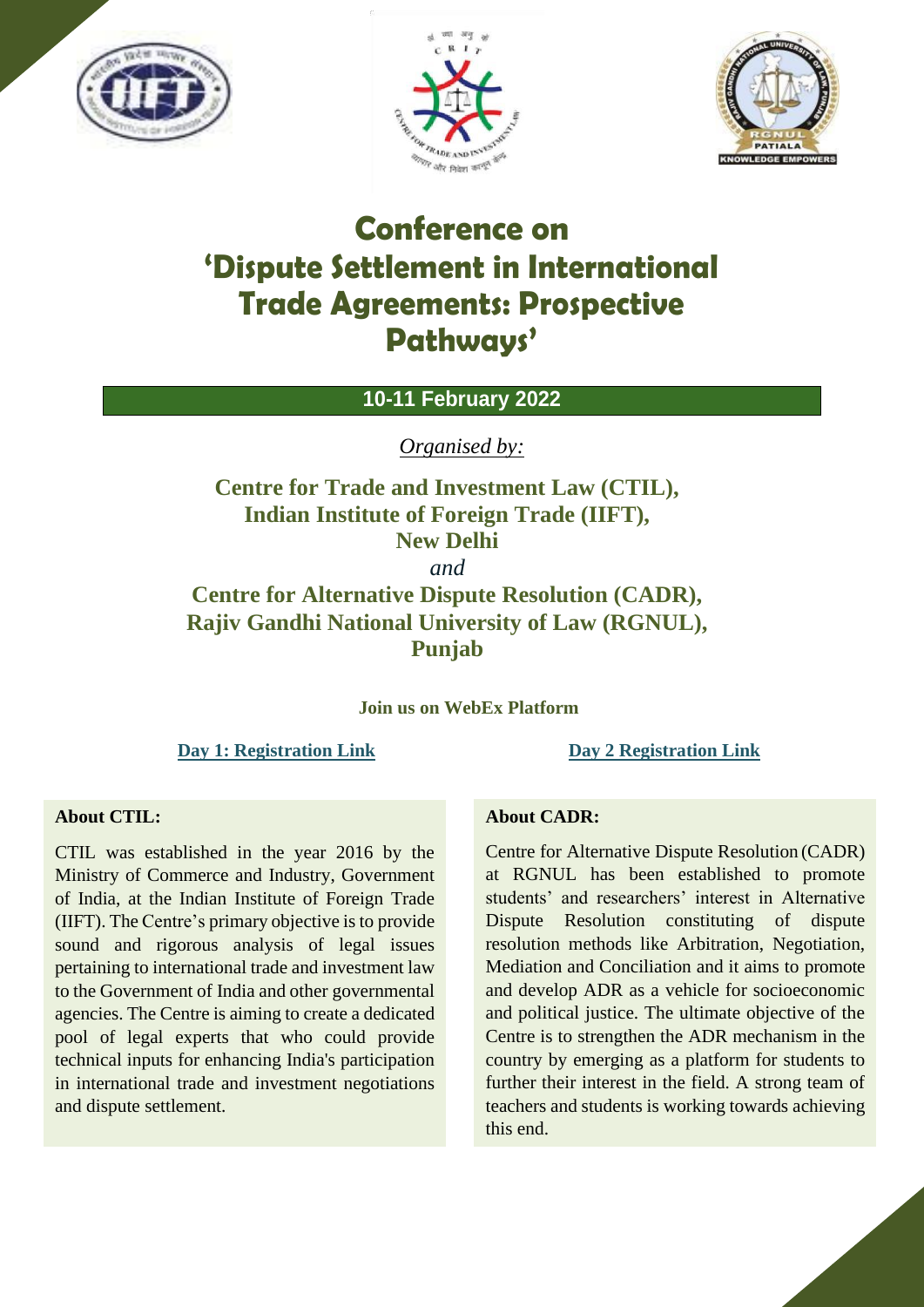| <b>PROGRAMME SCHEDULE</b>                                                                                                                                                                                           |                                                                                                                                                                                                                                                                         |                                                                                 |  |  |  |
|---------------------------------------------------------------------------------------------------------------------------------------------------------------------------------------------------------------------|-------------------------------------------------------------------------------------------------------------------------------------------------------------------------------------------------------------------------------------------------------------------------|---------------------------------------------------------------------------------|--|--|--|
| S. No.                                                                                                                                                                                                              | <b>Speaker</b> (Designation)                                                                                                                                                                                                                                            | Time zone (Indian time and<br>Speaker's Local time)                             |  |  |  |
| Day 1: 10 FEBRUARY                                                                                                                                                                                                  |                                                                                                                                                                                                                                                                         |                                                                                 |  |  |  |
| <b>Opening Session</b>                                                                                                                                                                                              |                                                                                                                                                                                                                                                                         |                                                                                 |  |  |  |
|                                                                                                                                                                                                                     | Prof. James Nedumpara, Head and Professor, CTIL, New Delhi, India<br>Prof. G. S. Bajpai, Vice-Chancellor, RGNUL, Punjab, India                                                                                                                                          | 8.15-8.30 am IST, 10 Feb                                                        |  |  |  |
| <b>Session 1: Dispute Settlement in North American Trade Agreements</b><br>Chair: Prof. Colin Picker, Executive Dean, Faculty of Business and Law, University of Wollongong, Australia                              |                                                                                                                                                                                                                                                                         |                                                                                 |  |  |  |
| 1.                                                                                                                                                                                                                  | Mr. Simon Lester, Co-founder of WorldTradeLaw.net and China Trade<br>Monitor, Washington, D.C., United States                                                                                                                                                           | 8.30-8.50 am IST, 10 Feb<br>$[10.00-10.20$ pm EST, 9 Feb]                       |  |  |  |
| 2.                                                                                                                                                                                                                  | Prof. J. Anthony VanDuzer, Hyman Soloway Chair in Business and<br>Trade Law and Full Professor, University of Ottawa, Ontario, Canada                                                                                                                                   | 8.50-9.10 am IST, 10 Feb<br>$[10.20 - 10.40$ pm EST, 9 Feb]                     |  |  |  |
| 3.                                                                                                                                                                                                                  | Prof. David A. Gantz, Will Clayton Fellow for Trade and International<br>Economics Center for the United States and Mexico/Baker Institute, Rice<br>University; Samuel M. Fegtly Professor Emeritus, The University of<br>Arizona, Rogers College of Law, United States | 9.10-9.30 am IST, 10 Feb<br>$[8.40 - 9.00$ pm MST, 9 Feb]                       |  |  |  |
| 4.                                                                                                                                                                                                                  | Prof. Gregory Shaffer, Chancellor's Professor of Law, School of Law,<br>University of California, Irvine, United States                                                                                                                                                 | 9.30-9.50 am IST, 10 Feb<br>$[8.00-8.20 \text{ pm } \text{PST}, 9 \text{ Feb}]$ |  |  |  |
|                                                                                                                                                                                                                     | Q&A Session                                                                                                                                                                                                                                                             | 9.50-10.00 am IST, 10 Feb                                                       |  |  |  |
| <b>Session 2: Dispute Settlement in Asia-Pacific Trade Agreements</b><br>Chair: Dr. Srikar K. Reddy, Joint Secretary, WANA Division, Department of Commerce, Ministry of<br>Commerce and Industry, New Delhi, India |                                                                                                                                                                                                                                                                         |                                                                                 |  |  |  |
| 5.                                                                                                                                                                                                                  | Prof. Charles-Emmanuel Côté, Full Professor, Faculty of Law, Laval<br>University, Quebec City, Canada                                                                                                                                                                   | 10.00-10.20 am IST, 10 Feb<br>$[11.30-11.50$ pm EST, 9 Feb]                     |  |  |  |
| 6.                                                                                                                                                                                                                  | Prof. Heng Wang, Professor and Co-Director, UNSW Law & Justice's<br>Herbert Smith Freehills China International Business and Economic Law<br>(CIBEL) Centre, Sydney, Australia                                                                                          | 10.20-10.40 am IST, 10 Feb<br>$[3.50-4.10$ pm AEDT, 10 Feb]                     |  |  |  |
| 7.                                                                                                                                                                                                                  | Dr. Rajesh Sharma, Senior Lecturer, Legal and Dispute Studies,<br>Criminology and Justice, RMIT University, Melbourne, Australia                                                                                                                                        | 10.40-11.00 am IST, 10 Feb<br>$[4.10-4.30$ pm AEDT, 10 Feb]                     |  |  |  |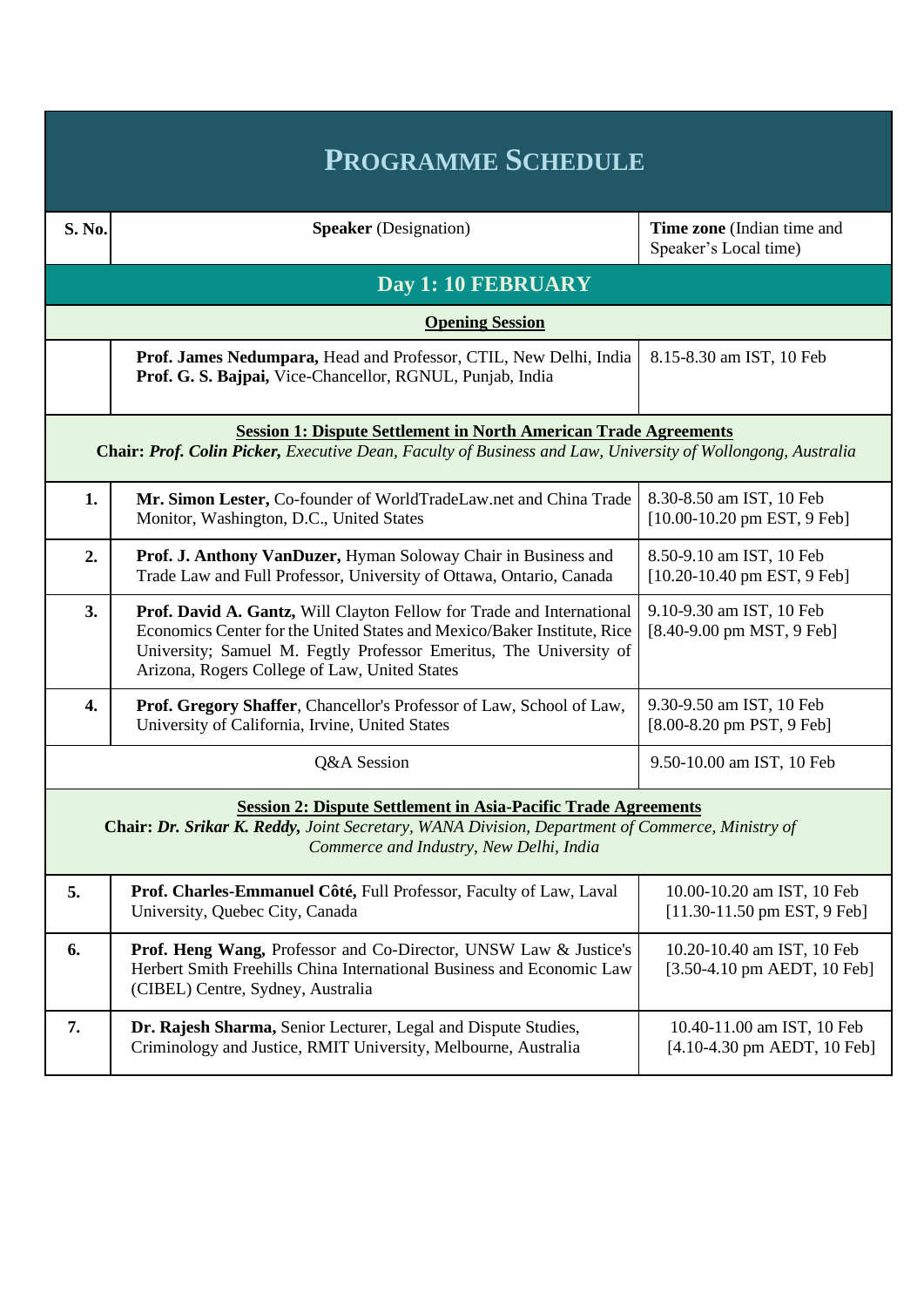| 8.                                                                                        | Prof. Michael Ewing-Chow, Associate Professor and WTO Chair,<br>Faculty of Law, National University of Singapore, Singapore                                                                                                                                           | 11.00-11.20 am IST, 10 Feb<br>$[1.30-1.50$ pm SGT, 10 Feb]  |  |  |  |  |
|-------------------------------------------------------------------------------------------|-----------------------------------------------------------------------------------------------------------------------------------------------------------------------------------------------------------------------------------------------------------------------|-------------------------------------------------------------|--|--|--|--|
| 9.                                                                                        | Prof. Sufian Jusoh, Director and Professor of International Trade and<br>Investment at the Institute of Malaysian and International Studies<br>(IKMAS), Universiti Kebangsaan Malaysia                                                                                | 11.20-11.40 am IST, 10 Feb<br>$[1.50-2.10$ pm MYT, 10 Feb]  |  |  |  |  |
|                                                                                           | Q&A Session                                                                                                                                                                                                                                                           | 11.40 am-12.00 pm IST, 10 Feb                               |  |  |  |  |
|                                                                                           | <b>BREAK</b>                                                                                                                                                                                                                                                          |                                                             |  |  |  |  |
|                                                                                           | <b>Special Address</b>                                                                                                                                                                                                                                                |                                                             |  |  |  |  |
| 10.                                                                                       | Prof. Peter van den Bossche, Director of Studies, World Trade Institute<br>(WTI), Bern; Former Member and Chairman, Appellate Body, World<br>Trade Organization (WTO), Geneva, Switzerland                                                                            | 3.00-3.40 pm IST, 10 Feb<br>[10.30 am-11.10 am CET, 10 Feb] |  |  |  |  |
|                                                                                           | Q&A Session                                                                                                                                                                                                                                                           | 3.40-4.00 pm IST, 10 Feb                                    |  |  |  |  |
| <b>IIFT Panel Discussion - Developing an Architecture for Dispute Settlement in Trade</b> |                                                                                                                                                                                                                                                                       |                                                             |  |  |  |  |
|                                                                                           | <b>Agreements: Indian Perspective</b><br>Chair: Prof. Manoj Pant, Vice-Chancellor, Indian Institute of Foreign Trade, New Delhi, India                                                                                                                                |                                                             |  |  |  |  |
| 11.                                                                                       | Shri Tapan Mazumder, Additional DGFT, Department of Commerce,<br>Ministry of Commerce and Industry, New Delhi, India                                                                                                                                                  | 4:00-5:45 pm IST, 10 Feb                                    |  |  |  |  |
| 12.                                                                                       | Mr. Suhail Nathani, Managing Partner, Economic Laws Practice,<br>Mumbai, India                                                                                                                                                                                        | 4:00-5:45 pm IST, 10 Feb                                    |  |  |  |  |
| 13.                                                                                       | Ms. Shailja Singh, Associate Professor, Centre for WTO Studies, Indian<br>Institute of Foreign Trade, New Delhi                                                                                                                                                       | 4:00-5:45 pm IST, 10 Feb                                    |  |  |  |  |
| 14.                                                                                       | Mr. Tejas Karia, Partner and Head, Arbitration Practice, Shardul<br>Amarchand Mangaldas, New Delhi, India                                                                                                                                                             | 4:00-5:45 pm IST, 10 Feb                                    |  |  |  |  |
|                                                                                           | Q&A Session                                                                                                                                                                                                                                                           | 5.45-6.00 pm IST, 10 Feb                                    |  |  |  |  |
|                                                                                           | <b>BREAK</b>                                                                                                                                                                                                                                                          |                                                             |  |  |  |  |
|                                                                                           | <b>CONCLUDING SESSION</b>                                                                                                                                                                                                                                             |                                                             |  |  |  |  |
| 15.                                                                                       | <b>Keynote Address:</b><br>Shri Anup Wadhwan, Former Commerce Secretary to Government of<br>India.                                                                                                                                                                    | 6.15-6.35 pm IST, 10 Feb                                    |  |  |  |  |
| 16.                                                                                       | <b>Special Address:</b><br>Prof. Raj Bhala, Distinguished Professor, University of Kansas,<br>School of Law, Lawrence, Kansas, United States; Senior Advisor,<br>Dentons, Kansas City, Missouri, United States; On Point Columnist,<br>Bloomberg Quint, Mumbai, India | 6.35-7.00 pm IST, 10 Feb<br>[7.05-7.30 am CST, 10 Feb]      |  |  |  |  |
|                                                                                           | Q&A Session                                                                                                                                                                                                                                                           | 7.00-7.15 pm IST, 10 Feb                                    |  |  |  |  |
| 17.                                                                                       | <b>Closing Remarks:</b><br>Prof. James Nedumpara, Head and Professor, CTIL, New Delhi, India<br>Prof. G. S. Bajpai, Vice-Chancellor, RGNUL, Punjab, India                                                                                                             | 7.15-7.20 pm IST, 10 Feb                                    |  |  |  |  |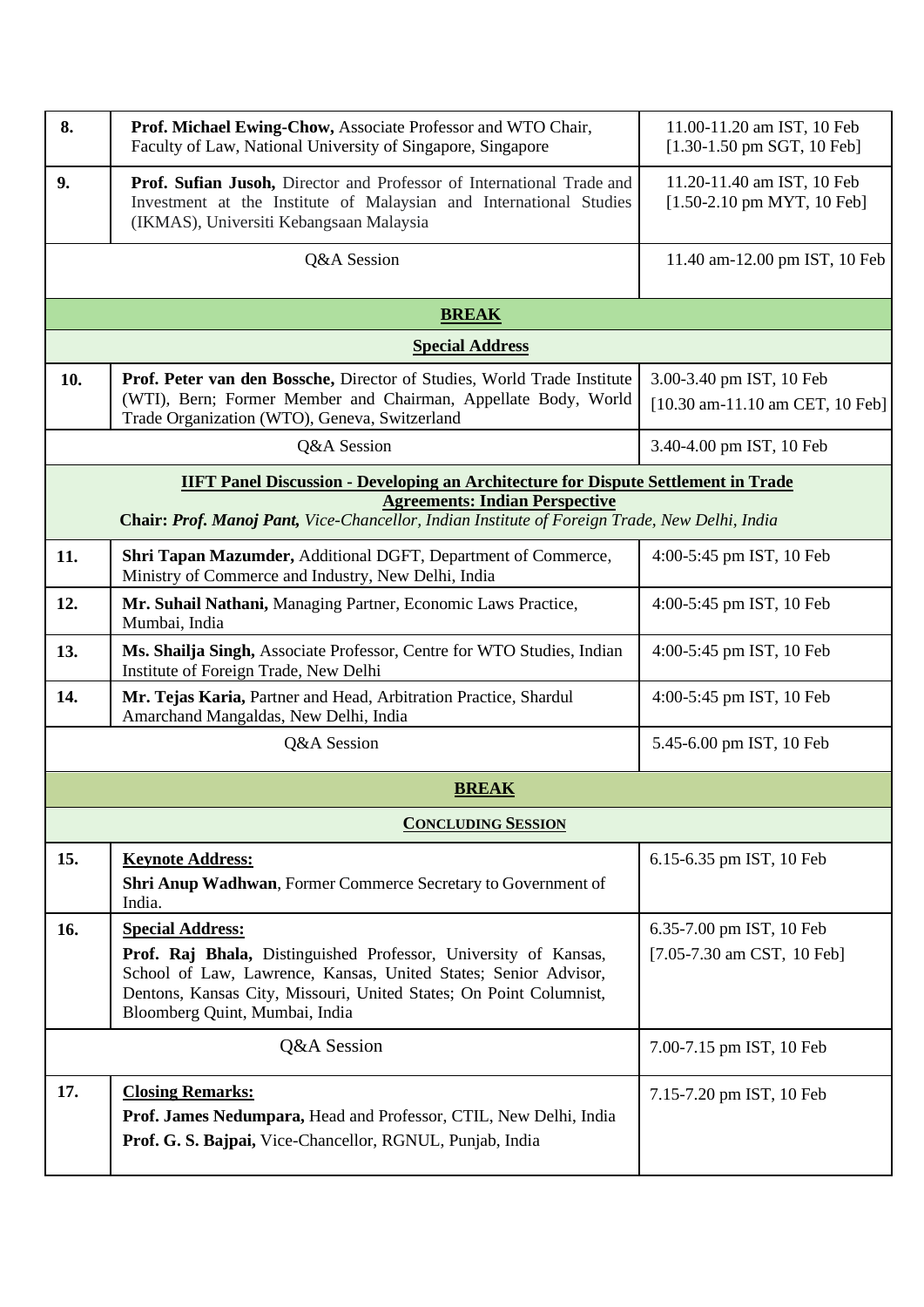| Day 2: 11 February                                                                                                                                                                                                                                            |                                                                                                                                                                                           |                                                                                 |  |  |
|---------------------------------------------------------------------------------------------------------------------------------------------------------------------------------------------------------------------------------------------------------------|-------------------------------------------------------------------------------------------------------------------------------------------------------------------------------------------|---------------------------------------------------------------------------------|--|--|
| <b>Opening Remarks</b>                                                                                                                                                                                                                                        |                                                                                                                                                                                           |                                                                                 |  |  |
|                                                                                                                                                                                                                                                               | Prof. Naresh Kumar Vats, Professor of Law cum Officiating<br>Registrar, RGNUL, Punjab, India                                                                                              | 9.50-10.00 am IST, 11<br>Feb                                                    |  |  |
|                                                                                                                                                                                                                                                               | <b>Special Address</b>                                                                                                                                                                    |                                                                                 |  |  |
| 18.                                                                                                                                                                                                                                                           | Prof. Ricardo Ramírez Hernández, Chair of International Trade Law,<br>Mexican National University (UNAM), Mexico City, Mexico; Former<br>Member and Chairman of the Appellate Body of WTO | 10.00-10.30 am IST, 11<br>Feb<br>[10:30-11:00 pm CST, 10]<br>Feb]               |  |  |
| 19.                                                                                                                                                                                                                                                           | <b>Valedictory Address:</b>                                                                                                                                                               | 10.30-10.45 am IST, 11 Feb                                                      |  |  |
|                                                                                                                                                                                                                                                               | Shri Amit Yadav, Additional Secretary, Department of Commerce,<br>Ministry of Commerce and Industry, New Delhi, India                                                                     |                                                                                 |  |  |
|                                                                                                                                                                                                                                                               | Q&A Session                                                                                                                                                                               | 10.45-11.00 am IST, 11<br>Feb                                                   |  |  |
| <b>Session 3: Emerging Trends in ISDS in Investment Chapters of Trade Agreements</b><br>Chair: Prof. Leila Choukroune, Professor of International Law and Director of the University of<br>Portsmouth Thematic Area in Democratic Citizenship, United Kingdom |                                                                                                                                                                                           |                                                                                 |  |  |
| 20.                                                                                                                                                                                                                                                           | Prof. Prabhash Ranjan, Professor and Vice Dean (Continuing Education),<br>Jindal Global Law School, O P Jindal Global University, Sonipat, India                                          | 11.00-11.20 am IST, 11 Feb                                                      |  |  |
| 21.                                                                                                                                                                                                                                                           | Prof. N. Jansen Calamita, Research Associate Professor and Head,<br>Investment Law and Policy, Centre for International Law, National<br>University of Singapore, Singapore               | 11.20 -11.40 am IST, 11<br>Feb<br>$[1.50-2.10 \text{ pm } SGT, 11 \text{ Feb}]$ |  |  |
| 22.                                                                                                                                                                                                                                                           | Prof. Luke R. Nottage, Professor, University of Sydney, Australia;<br>Special Counsel, Williams Trade Law, Sydney, Australia                                                              | 11.40 am-12.00 pm IST, 11<br>Feb<br>[5.10-5.30 pm AEDT, 11]<br>Feb]             |  |  |
| 23.                                                                                                                                                                                                                                                           | <b>Prof. Markus Wagner, Associate Professor of Law and Director, UOW</b><br>Transnational Law & Policy Centre (TLPC), School of Law, University of<br>Wollongong, Australia               | 12.00-12.20 pm IST, 11<br>Feb<br>$[5.30 - 5.50$ pm AEDT, 11<br>Feb]             |  |  |
|                                                                                                                                                                                                                                                               | Q&A Session                                                                                                                                                                               | 12.20-12.50 pm IST, 11 Feb                                                      |  |  |
| <b>Special Address</b>                                                                                                                                                                                                                                        |                                                                                                                                                                                           |                                                                                 |  |  |
| 24.                                                                                                                                                                                                                                                           | Prof. Giorgio Sacerdoti, Emeritus Professor of International Law and<br>European Law, Bocconi University, Milan, Italy; Former Member and<br>Chairman of Appellate Body of WTO            | 12.50-1.20 pm IST, 11 Feb<br>[8.20-8.50 am CET, 11 Feb]                         |  |  |
|                                                                                                                                                                                                                                                               | Q&A Session                                                                                                                                                                               | 1.20-1.50 pm IST, 11 Feb<br>[8.50-9.20 am CET, 11 Feb]                          |  |  |
| <b>BREAK</b>                                                                                                                                                                                                                                                  |                                                                                                                                                                                           |                                                                                 |  |  |
| <b>Session 4: Dispute Settlement in the EU Trade Agreements</b><br>Chair: Ms. Nidhi Mani Tripathi, Joint Secretary, FT-Europe, Department of Commerce, Ministry of<br>Commerce and Industry, New Delhi, India                                                 |                                                                                                                                                                                           |                                                                                 |  |  |
| 25.                                                                                                                                                                                                                                                           | Prof. Marco Bronckers, Professor of WTO and EU law, Leiden<br>University, Netherlands; Member of the Brussels Bar                                                                         | 3.00-3.20 pm IST, 11 Feb<br>$[10.30 - 10.50$ am CET, 11<br>Feb]                 |  |  |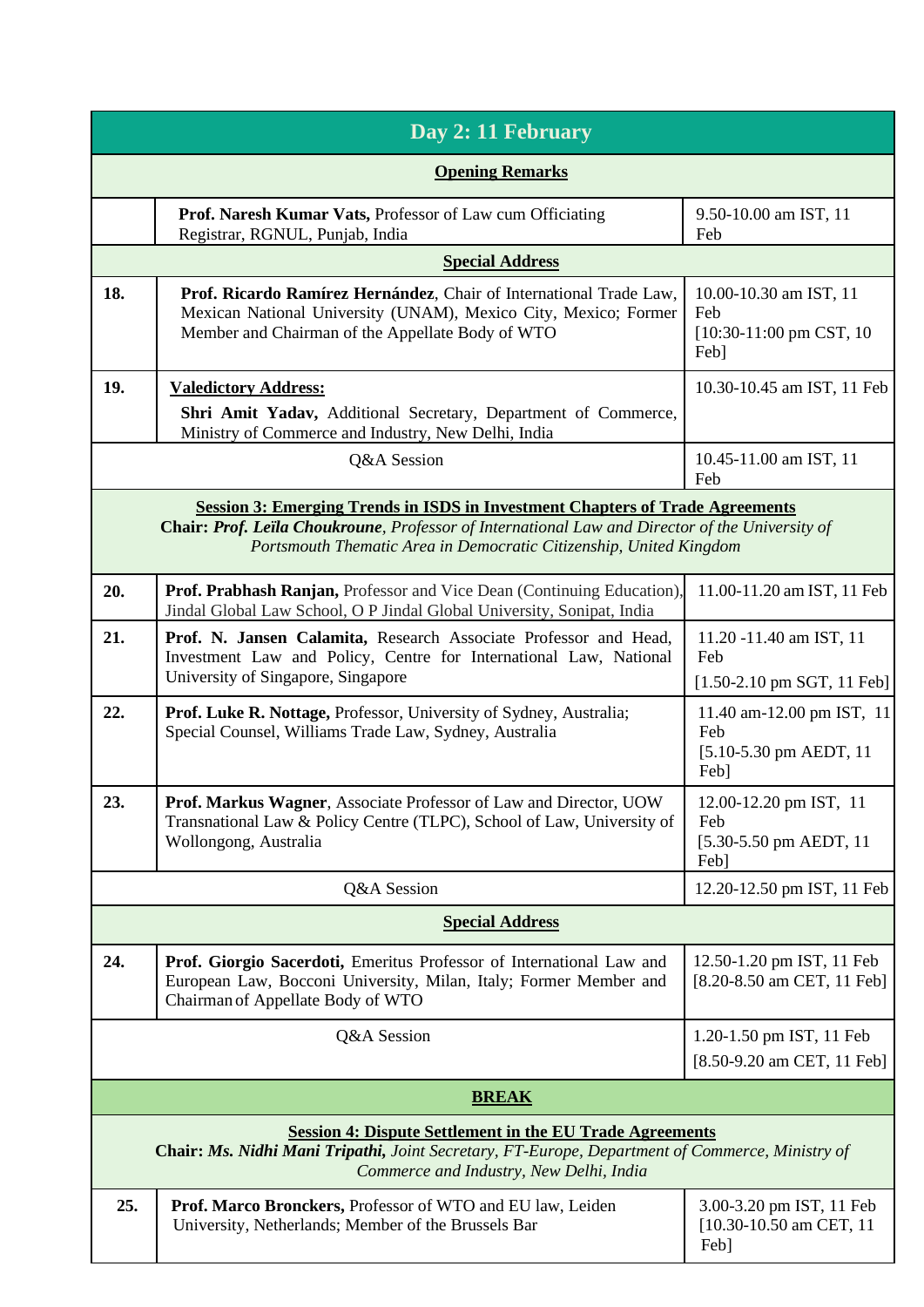| 26.                                                                                                                                                                                                                  | Prof. Geraldo Vidigal, Assistant Professor, Faculty of Law, University of<br>Amsterdam, Netherlands; Visiting Fellow, Centre for Trade and Economic<br>Integration, Graduate Institute, Geneva       | 3.20-3.40 pm IST, 11 Feb<br>[10.50-11.10 am CET, 11]<br>Feb]     |  |  |
|----------------------------------------------------------------------------------------------------------------------------------------------------------------------------------------------------------------------|------------------------------------------------------------------------------------------------------------------------------------------------------------------------------------------------------|------------------------------------------------------------------|--|--|
| 27.                                                                                                                                                                                                                  | Dr. Dylan Geraets, Associate, Public Policy, Regulatory & Political Law<br>and International Trade practices, Mayer Brown, Brussels, Belgium                                                         | 3.40-4.00 pm IST, 11 Feb<br>$[11.10-11.30$ am CET, 11<br>Feb]    |  |  |
| 28.                                                                                                                                                                                                                  | Mr. Folkert Graafsma, Partner, VVGB Advocaten, Brussels, Belgium                                                                                                                                     | 4.00-4.20 pm IST, 11 Feb<br>$[11.30-11.50$ am CET, 11<br>Feb]    |  |  |
|                                                                                                                                                                                                                      | Q&A Session                                                                                                                                                                                          | 4.20-4.30 pm IST, 11 Feb<br>[11.50 am-12.00 pm CET,<br>$11$ Feb] |  |  |
| Discussion - Dispute Settlement in International Trade: Lessons learnt from the Past<br>Chair: Prof. Abhijit Das, Head and Professor, Centre for WTO Studies, Indian Institute of Foreign Trade,<br>New Delhi, India |                                                                                                                                                                                                      |                                                                  |  |  |
| 29.                                                                                                                                                                                                                  | Prof. Frank Altemöller, Professor and Senior Research Fellow, Institute<br>of Customs and International Trade Law, University of Münster, Germany                                                    | 4.30-4.45 pm IST, 11 Feb<br>[12.00-12.15 pm CET, 11]<br>Feb]     |  |  |
| 30.                                                                                                                                                                                                                  | Dr. Harsha Vardhana Singh, Chairman, IKDHVAJ Advisers LLP, New<br>Delhi, India; Former Deputy Director General, WTO, Geneva, Switzerland                                                             | 4.45 -5.00 pm IST, 11 Feb                                        |  |  |
| 31.                                                                                                                                                                                                                  | Ms. Gitanjali Brandon, Indian Foreign Service, Deputy Secretary at the<br>MEA; In-charge of the Dispute Settlement portfolio at India's Mission to<br>the WTO from 2018-2021                         | 5.00-5.15 pm IST, 11 Feb<br>[12.30-12.45 pm CET, 11]<br>Feb]     |  |  |
| 32.                                                                                                                                                                                                                  | Prof. James Nedumpara, Head and Professor, CTIL, New Delhi, India                                                                                                                                    | 5.15-5.30 pm IST, 11 Feb                                         |  |  |
| 33.                                                                                                                                                                                                                  | Prof. Kathleen Claussen, Associate Professor of Law, University of<br>Miami, Florida, United States                                                                                                  | 5.30-5.45 pm IST, 11 Feb<br>[7.00-7.15 am EST, 11 Feb]           |  |  |
|                                                                                                                                                                                                                      | Q&A Session                                                                                                                                                                                          | 5.45-6.00 pm IST, 11 Feb                                         |  |  |
|                                                                                                                                                                                                                      | <b>VALEDICTORY SESSION</b>                                                                                                                                                                           |                                                                  |  |  |
| 34.                                                                                                                                                                                                                  | <b>Special Address:</b>                                                                                                                                                                              | 6.20-6.40 pm IST, 11 Feb                                         |  |  |
|                                                                                                                                                                                                                      | Amb. Dennis Shea, Executive Director, J. Ronald Terwilliger Center<br>for Housing Policy, Washington, D.C., United States; Former Deputy<br>U.S. Trade Representative and U.S. Ambassador to the WTO | [7.50-8.10 am EST, 11 Feb]                                       |  |  |
| 35.                                                                                                                                                                                                                  | <b>Special Address:</b><br>Amb. Ujal Singh Bhatia, Former Chairman of Appellate Body and<br>Ambassador of India to the WTO; Honorary Professor at NLU Delhi,<br>India                                | 6.40-7.00 pm IST, 11 Feb                                         |  |  |
| 36.                                                                                                                                                                                                                  | <b>Closing Remarks:</b><br>Prof. James Nedumpara, Head and Professor, CTIL, New Delhi, India<br>Prof. G. S. Bajpai, Vice-Chancellor, RGNUL, Punjab, India                                            | 7.00-7.10 pm IST, 11 Feb                                         |  |  |